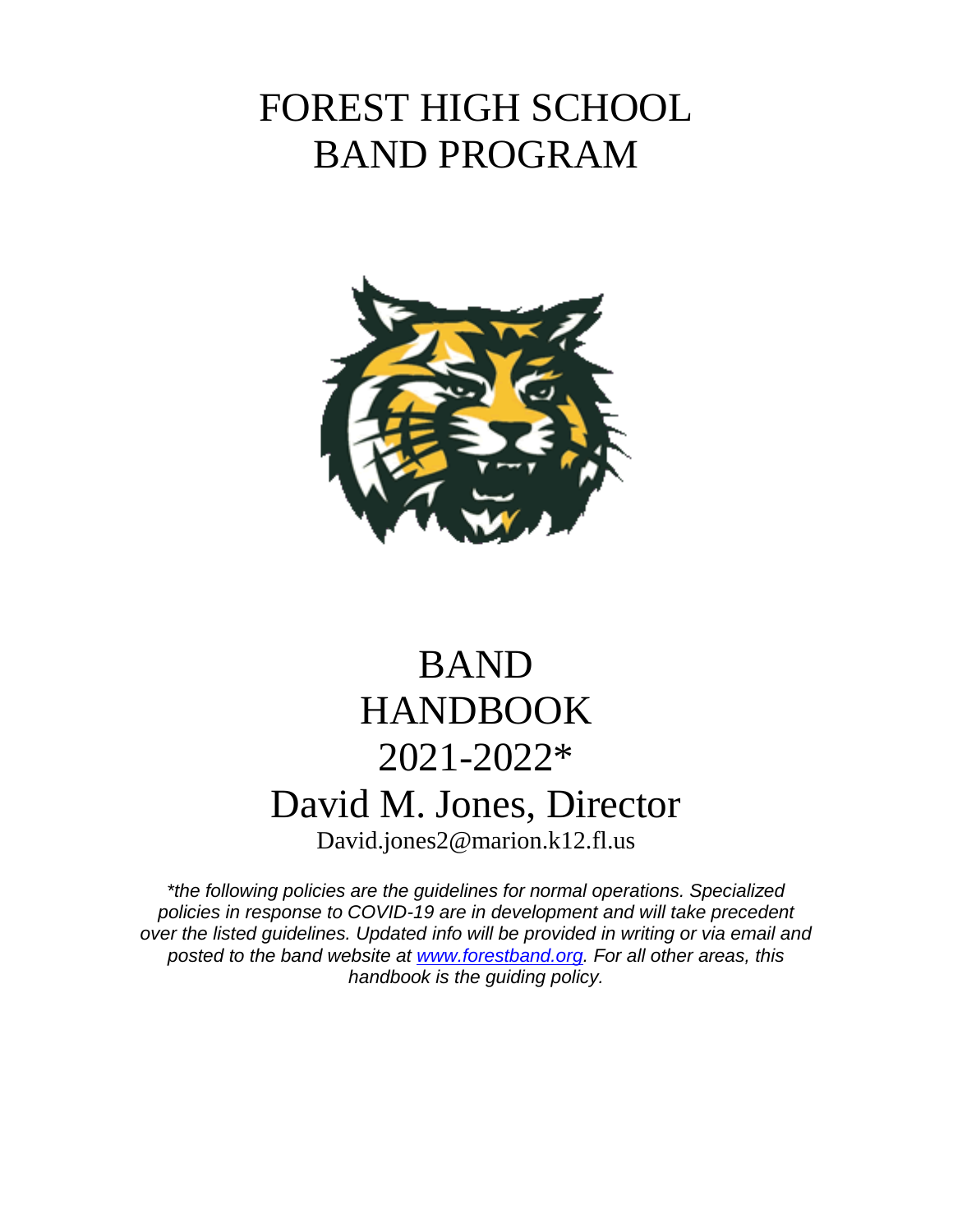# PREFACE

As a member of the Forest High Wildcat Band program, you are expected to set high goals for yourself and the program. The success of YOUR band program first requires that YOU be 100% dedicated and committed to doing your part in reaching our goals! The rewards of reaching those goals are immeasurable in the development of our students as well-rounded human beings. In addition, it is our belief that "the process is just as important as the product." This places the emphasis on the development and growth of each individual student, not just on specific performances. Members of the Forest Band develop musically, emotionally, mentally, socially, and physically during their time in the program. Objectives include character building, commitment, cooperation, dependability, determination, discipline, leadership, punctuality, respect, responsibility, and self-control. This handbook contains guidelines, regulations, and information to ensure the success of YOUR band. Please read this handbook carefully so that you may understand at the outset what is expected of you and what you should expect as a member of the band. Knowledge of the contents of this handbook will provide each student with an understanding of how he/she may best contribute to the productivity and overall success of the program, resulting in the optimum individual experience.

### BAND CLASS

The Band Class meets during 0 period. This is a class that meets before the regular school day, each day from 7:30am-8:25am. Attendance is taken and grades are assigned during this time. Missing class carries the same penalties as missing any other class with the additional penalty that too many absences may revoke your status in band. If you are not able to attend class due to an emergency, please let the Band Director know as soon as possible so that the correct procedures can be taken. Make up work for other classes should not be done during this time. After School rehearsals are a Lab component of this class and are mandatory.

## C.A.T.S.

There are 4 core values that must be paramount above all other things in order for a band organization to be successful. These values are:

Commitment – Commitment is dedicating yourself to a goal or ideal. In order to achieve success, you must be willing to put in the time and effort it takes to be successful. No organization has been successful without working *hard* to achieve their goal. One of my favorite mentors once said, "Fun is when hard work pays off." Dedication is 100% all the time. Anything less causes success to become just a dream.

Attitude – Attitude is having respect to treat others, equipment, and facilities as you would want to be treated. If members of an organization cannot respect themselves and their legacy, then how can they expect to be respected by others? We are a reflection of how we act. Negativity breeds negative results.

Teamwork– All members of an organization must work hard together in order to reach the highest levels of achievement. No one person can carry the group to success. It come from each member giving 100% at all times and helping each other to succeed.

Spirit – Spirit is the culmination of the above four elements that creates the positive energy needed for true success to be achieved. Many times road blocks will pop up to deter us from our goal. It is in how we approach these obstacles that allow us to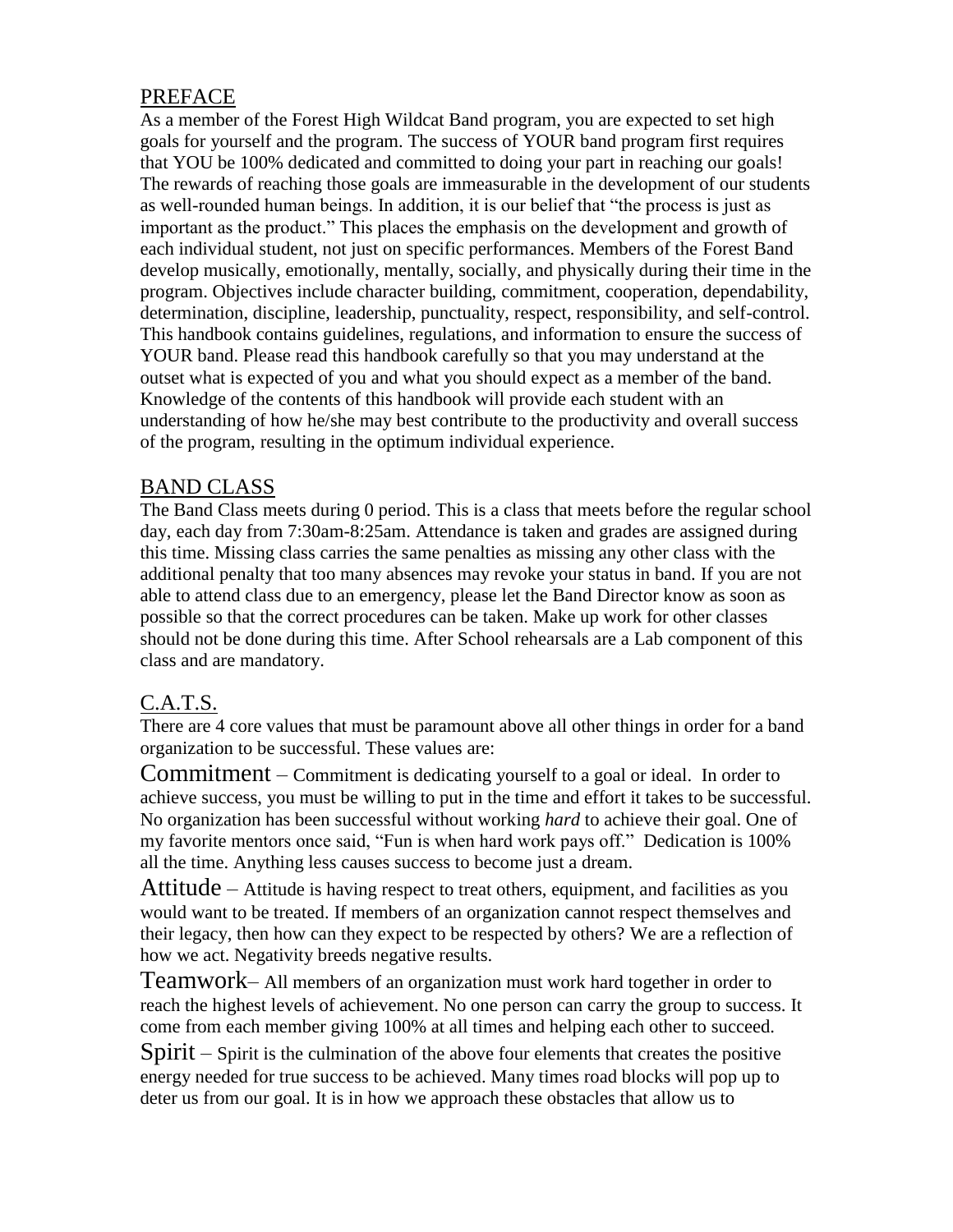overcome them. When the chips are down, WE need to be at our best and taking pride in all of our efforts for success.

### HOW TO DEMONSTRATE CATS:

- Early is on time! Always be first to report.
- Always have the needed equipment
- Always be appropriately attired, whether it is for rehearsal or performance.
- Show a desire for learning and working.
- Be in attendance mentally.
- Master your part as quickly and as far in advance as possible.
- Refrain from making comments and/or carrying on a conversation in rehearsal.
- Be prepared for high intensity rehearsals: instructions delivered quickly and then carried out as quickly as possible.
- Stop immediately with the cut-off and be prepared for instruction.
- Be enthusiastic! Understand the need for rehearsal and repetition and carry out these tasks with sprit.
- DO NOT let failure stop you. If you experience failure analyze it, understand why you failed, and make a plan to improve and succeed the next time.
- Turn work into play. Enjoy rehearsing *Try to learn something new every day.*
- When in doubt: *Do what's right!*

# OVERVIEW OF EXPECTATIONS

Each band member is expected to do the following:

- Attend all rehearsals and performances the minimum expectation is 100% attendance.
- Be on time for all classes, rehearsals, and performances.
- Be prepared for rehearsals and performances. Have instrument, music/drill book, pencil, extra reeds, valve oil, mutes, etc.
- Keep instrument and equipment in performance condition.
- Understand the duties of the Officers to work with them and not against them.
- Practice regularly at home (30 minutes per day min.) and study privately if at all possible. Practice time should be spent on scales, music, and etudes assigned by the Director or private instructor.
- Keep the band room neat, orderly, and free of litter. Store instrument and music in assigned places, NOT ON THE FLOOR. Do not leave books or personal belongings in the band room.
- If you use something, PUT IT BACK (i.e. stands, chairs, music folders, etc.)
- Keep up with and be responsible for the music and equipment issued to him/her.
- Fulfill "Band Fee" obligation. Fundraising activities are provided.
- When in Public/in uniform, maintain behavior that is consistent with the highest expectations of model student representing our school and band program.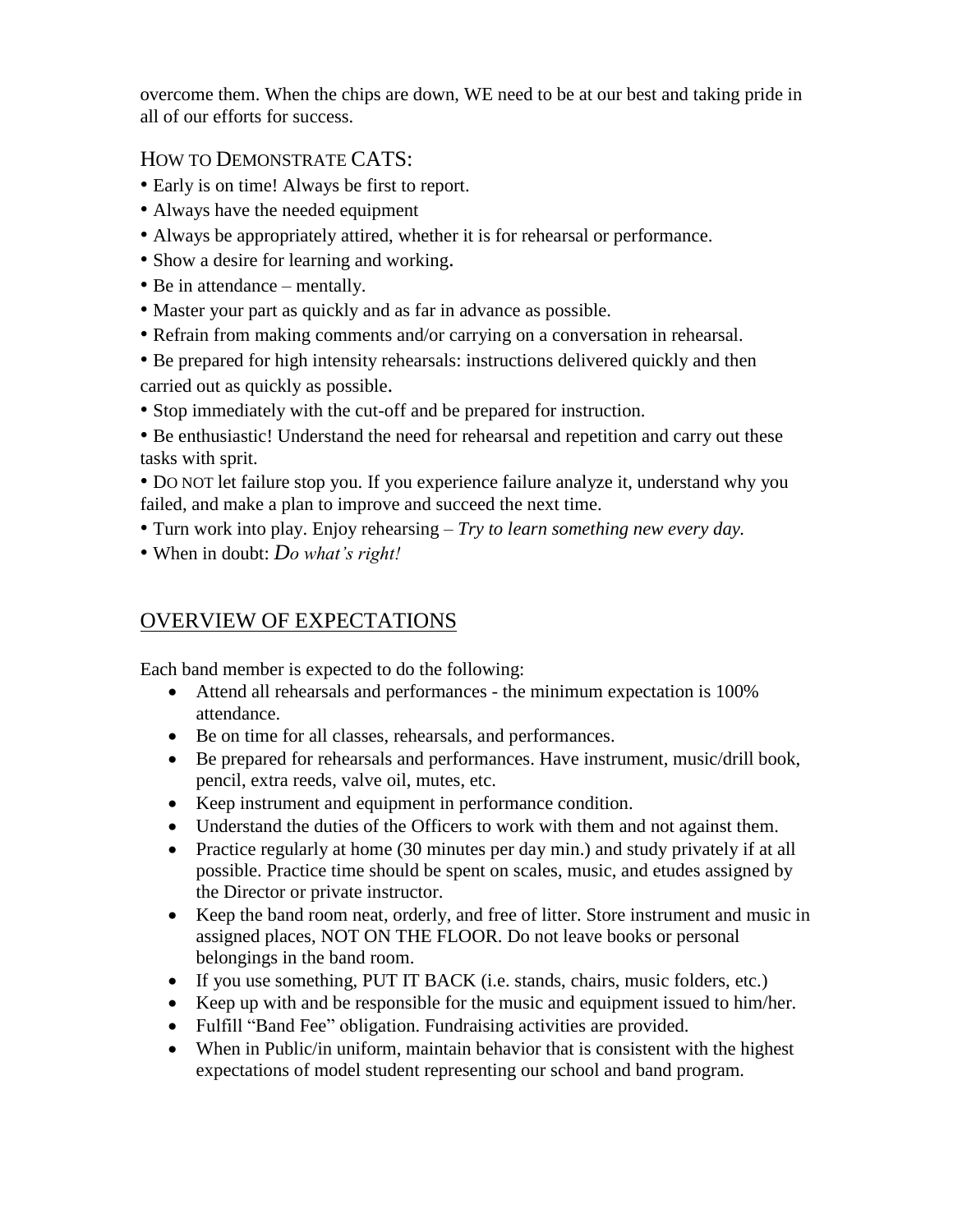# COMMUNICATIONS

Regular communication about upcoming events and important information for band will be distributed primarily through our email list. For this reason, it is imperative that each students and parent/guardian have a current, working email address on file with Mr. Jones for regular communication. We also maintain a Google calendar on our website that can by synced with your personal device/smart phone. A hard copy calendar is sent home at the beginning of the school year and will be available on our website. We utilize multiple platforms for communication and distribution of info so that the phrase "I didn't know about…." is not a viable excuse. Additional communication tools and platforms include:

Email List

Band Website [\(www.forestband.org\)](http://www.forestband.org/) Google Calendar (syncable to your device) Monthly view Calendar (in class) Upcoming Events Board (in class) Hard Copy Calendar Remind Text Alerts Band Twitter Account Band Booster/Parent Meetings (monthly)

### BASIC RULES

- Students must abide by the Marion County Schools Code of Student Conduct, the Forest High School Student Rules, and the Forest High student handbook.
- A Level III or higher disciplinary infraction may result in subsequent suspension from Band activities or removal from the program.
- Any equipment that is not owned by or specifically assigned to you is strictly off limits without permission.
- During the regular school day the band facility is to be used for regular classes, rehearsals, sectionals, and pre-arranged help sessions only. **The Band room is off-limits during lunch time hours.**
- No students should be in the Band Room without the Director or a faculty member present.
- No gum, food, candy, or drink is permitted within the band facility. (Bottled water is the only exception)
- No gum allowed at performances, rehearsals, or while in uniform.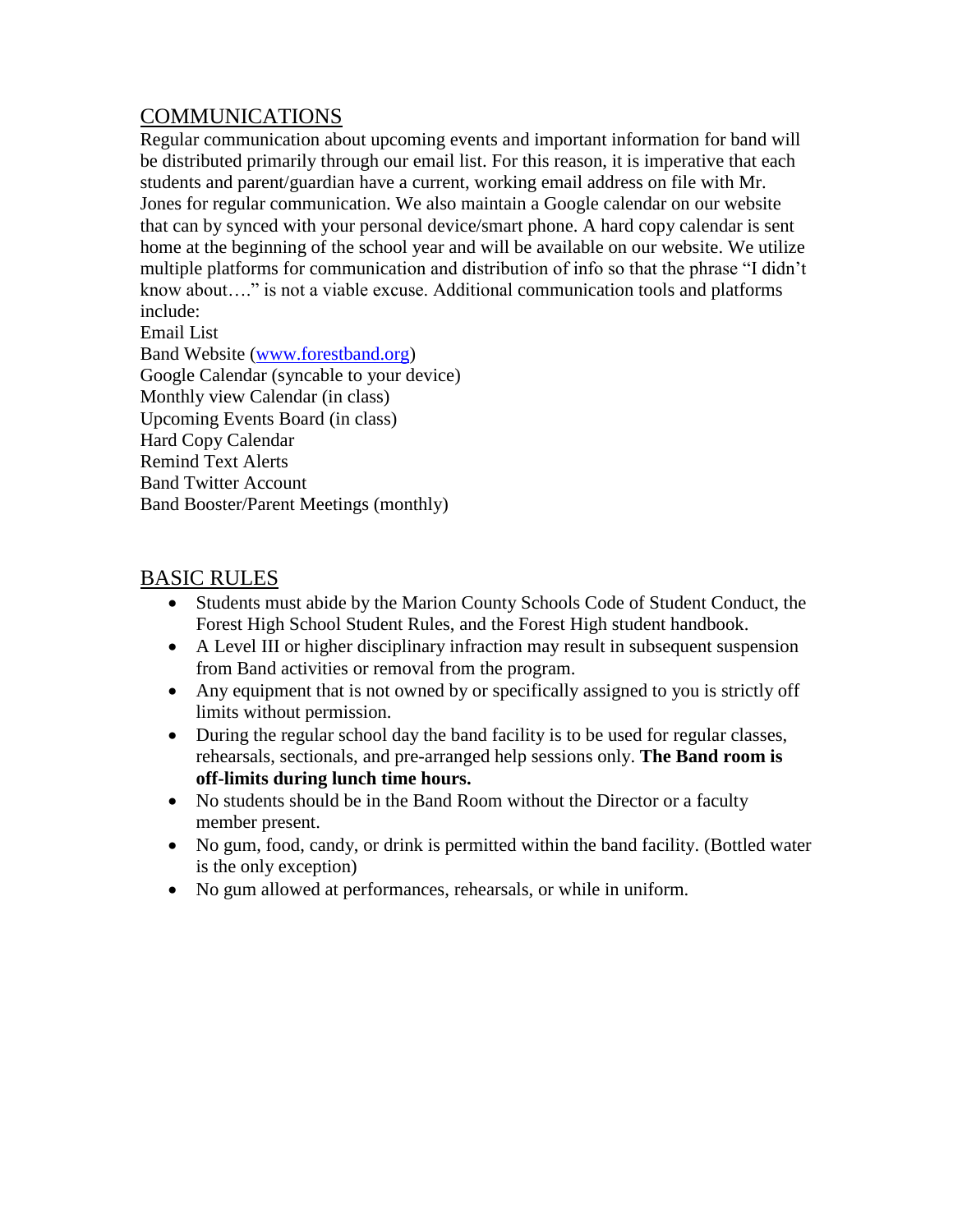### THE UNIFORM

#### **Classes of Uniform**

Type A- is the traditional band uniform (Marching Band Uniform for marching season, Concert attire for Concert Season). Wearing this uniform connects you to the hundreds of people who have been a member of this organization before you and identifies you as a part of the current organization. This uniform will typically be used for performances at major events. Correct uniform is part of Performance Grades

Type B- uniform consists of the band student T-shirt or polo, jeans, shorts, or khakis as determined by the director. This uniform will typically be used for casual performances, fundraisers, and other events. Being in this uniform may be counted as a grade at certain events and on game days.

### *Guidelines for wearing the uniform*

*"All or None" –* You are either in uniform or not in uniform. No member will ever appear in public for a performance in anything less than full uniform. Failure to adhere to this policy could result in points being deducted from the offending member. No jewelry is to be worn while in uniform. All hair that is below the collar should be worn up under your shako/helmet or pulled back when not wearing hats. Hair must be able to fit under/inside shako/helmet. Due to many issues with different types of hair dyes that are known to damage and stain our uniforms, hair must be natural colors during periods where uniform is to be worn. Students with hair dyes that may cause issues may not be allow to "dress out" and perform until the hair dye is removed. No colored or artificial nails as we do not wear gloves and they are noticeable from a distance in uniform. Longer artificial nail can also interfere with playing and are not acceptable.

*Best Behavior* – Being in public in uniform identifies the member as a part of our organization. A student in uniform is on display and must act as a model citizen at all times and represent our organization well. A member failing to conduct themselves appropriately in public could have points deducted or other disciplinary actions and may face removal from the program.

### SCHOOL OWNED EQUIPMENT

Students needing the use of school owned equipment will have the equipment signed out to them at the beginning of the year. The student is responsible for all damage and wear done to the instrument throughout the year, and is also responsible for the maintenance and repair of the instrument while it's in his/her care. A contract must be signed by both the student and the parent. Should the instrument be returned at the end of the year not in performance condition, it will be repaired and invoiced to the parents of the student using the instrument. **Willful destruction of school-owned property will result in dismissal and the cost of repair/replacement will be charged to the student's account.**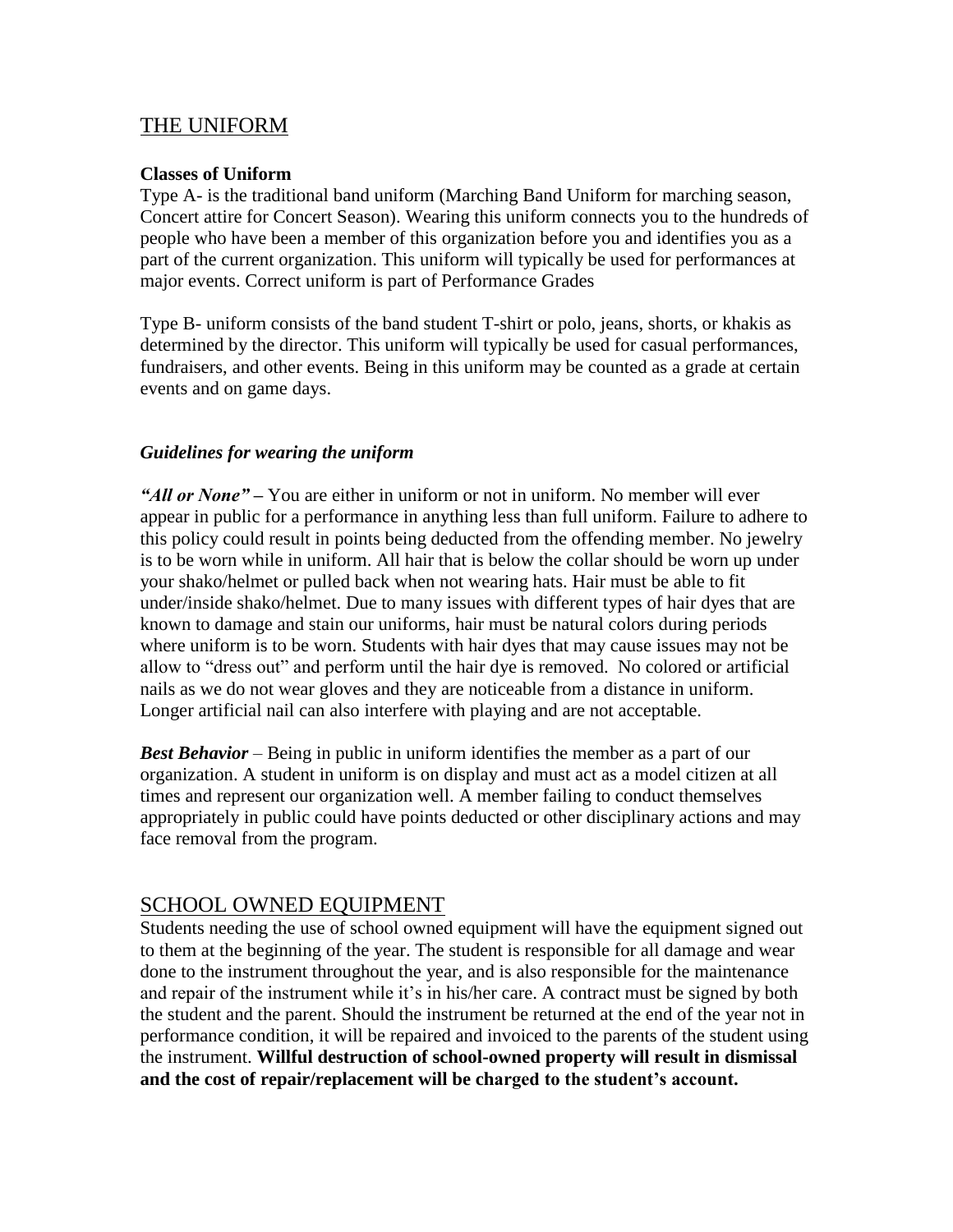# **ATTENDANCE**

Band is performance. Missing rehearsals/class means missing instruction. Practice time should be made up at home or during CAT period. **Performances are a** *required* **part of the curriculum and should be equated to a unit test or exam.** Conflicts should be worked out in advance. If emergency/conflict is unavoidable, **let the director know** *in advance* **with an e-mail/note/phone call (office phone is 671-4707).** The day of the event (other than accident/emergency) is not considered advance notice. Failure to perform will result in lowered grades, loss of privileges (ineligible for awards, end of year trip, special events, etc) and possible removal from the Band program as well. *Students who miss a performance without prior approval/unexcused absence may be removed from the band program if deemed necessary by the director.*

In order for a rehearsal absence to be considered excused, an excuse must be submitted to the director in writing within five school days (1 week) of the absence. **Absences to performances will only be considered excused if the director is notified in writing at least** *14 days* **prior to the performance at which the student will be absent. The Absence Excusal Form MUST be filled out and turned in to the Band Director two weeks in advance.** Please see the Calendar Conflict Approval chart on the website [\(www.forestband.org\)](http://www.forestband.org/) for specifics on when an absence may be deemed excused. The list below are general examples.

### **Excused Absences**

The following are examples of excused absences:

- 1. Extreme Illness (Doctors excuse required)
- 2. Death in the family
- 3. Authorized school absence verified by official documentation (rehearsals only)
- 4. Court appearances or other city/state-mandated duty

5. Regular doctor or dentist appointment (please make every effort to schedule around band events) \*[Rehearsals only]

6. Other events or situations deemed acceptable by the director

### *\*Must present a note from the Doctor upon return*

### **Unexcused Absences**

The following are examples of unexcused absences, including but not limited to:

- 1. Work
- 2. Lack of transportation (many students and parents are willing to carpool)
- 3. Didn't feel like attending
- 4. Unexcused absence from school
- 5. Suspension from school
- 6. Grounded/Disciplinary actions from home

Students may be pulled from performances at the director's discretion if the student has not attended a sufficient number of rehearsals/classes and/or are not present for the final rehearsal that precedes a performance. Being pulled from 1 performance due to attendance automatically invokes probationary status. A student who is removed from a performance may be given an alternate assignment  $I\bar{F}$  time permits. Being pulled from 2 performances may result the student being removed from band.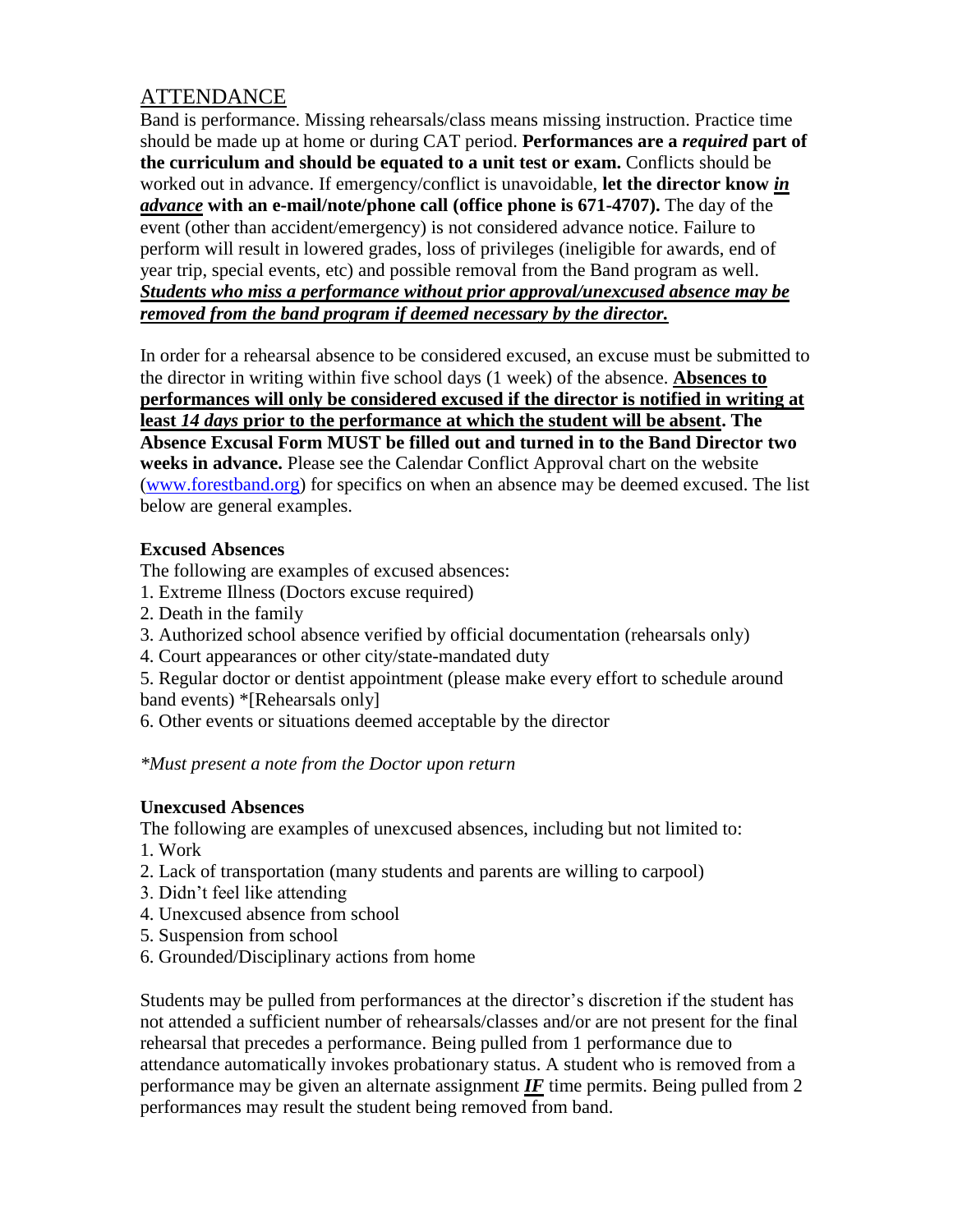# ACADEMIC ELIGIBILITY / COMMITMENT TO BAND PROGRAM

In order to participate in band activities, a band student must maintain a cumulative G.P.A. of 2.0 or higher (Band officers are to maintain a 2.5 minimum). Any student whose band grade drop below 70 may be suspended from band activities and become ineligible for awards and assigned an academic mentor. A student must be in attendance at school at least a  $\frac{1}{2}$  day on the day of, or the last day before a performance. A student must attend the last rehearsal before a performance in order to be eligible to perform.

Ineligible students are to attend band rehearsals and take rehearsal notes or do alternate work, as approved by the Director. They are to attend performances, sit in the stands, and help with equipment. They may not participate in performances. This program runs for the full year.

### DISCIPLINE

Suspensions are handled according to school discipline policies. Students who are **suspended or receive PASS** cannot participate in band activities for the duration of their time in **PASS/Suspension** and may be remove from the pending performance if deemed necessary. Students who are suspended may be removed from the band program at the director and administration's discretion. Because of the Public Nature associated with Band Performance, Band Students are generally held to a higher standard of behavior when in public. *Know that your actions not only affect you, but have consequences for everyone you are involved with. Be Smart and stay out of trouble!!!!*

### GRADING POLICY

 $A = 90+$  points  $B = 80 - 89$  points  $C = 70 - 79$  points  $D = 60 - 69$  points  $F = 59$  or less points

55%- Major Assessments (Performances, Playing tests, Drill tests) 35%- Minor assessments (Rehearsals, Uniform inspections, Instrument Inspections Equipment checks, playing quizzes) 10% Other (Participation Sectional work/quizzes, etc)

### REQUIRED PERFORMANCES

There are several required performance throughout the year. Performances Include but are not limited to: All Home Football Games Away Football Games (as deemed feasible) Optimist Marching Festival and other competitions (October) FBA Marching Music Performance Assessment (November –FCAT for Marching Band!!) Ocala Christmas Parade (December) Winter Concert (usually in December) District Solo & Ensemble (February)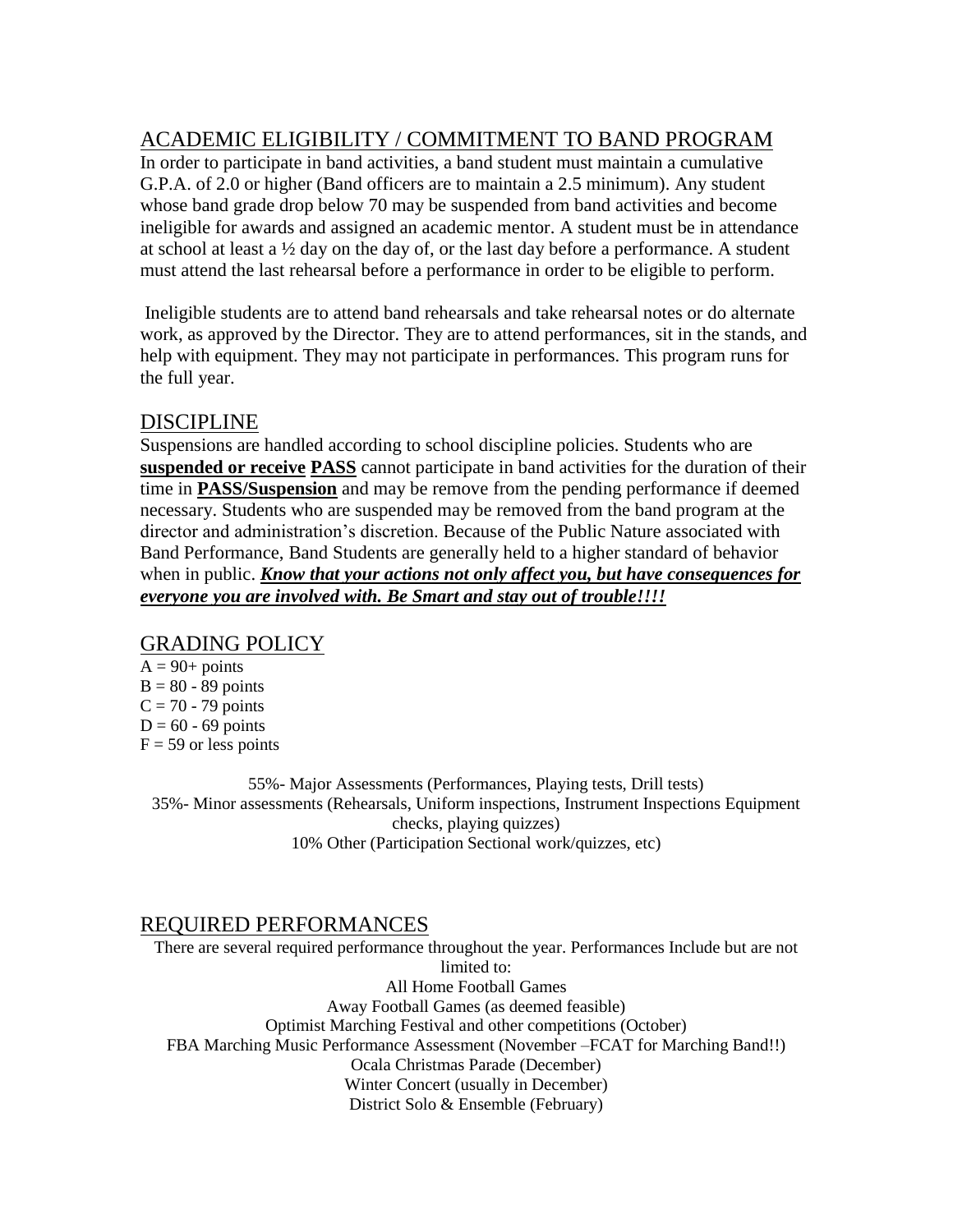#### Optimist Jazz Festival (Februrary-Jazz Band Only) District Jazz Assessment (Februrary-Jazz Band Only) Optimist Concert Festival (March) FBA Concert Music Performance Assessment (March-FCAT for Band!!!) Spring Concert (April/May) Other Performances as they arise

### Optional Performances/Honor Bands

Florida All-State Ensembles (Audition in September- Perform in January in Tampa, Fl) (*Must be taking private lessons to prepare for this audition)*

State Solo & Ensemble (March/April) *(must receive a superior rating on a grade 5 or higher)* FBA All-District Ensembles (Audition in December, perform in January) All-County Honor Band (by nomination)

Other Honor Band opportunities as they arise

# END OF YEAR TRIP ELIGIBILITY

At the end of each year, we try and take the band on a trip as a reward for all of their time and effort over the course of the year. This may or may not include a performance opportunity. In order to participate, students must:

- Have no outstanding School or Band Debts
- Must have a 2.0 minimum GPA (State required)
- Must have no more than 10 unexcused absences from Band
- Must not have received higher than a level I disciplinary referral
- Must have paid additional trip costs (as applicable)

Parents who wish to chaperone may be eligible for free chaperone tickets (if applicable and pending availability) if the following requirements have been met:

- No Outstanding Band Debts Completed and approved Volunteer Form on File Attended all 4 Quarterly Parent/Booster Meetings
- Satisfaction of any additional trip costs (transportation, etc)

## TRAVEL AND TRANSPORTATION ETIQUETTE

Travel arrangements are provided for all mandatory performances that require transportation out of the county and for *most* within the county. Transportation arrangements and hotel accommodations for optional performances and honor band auditions/performances are the responsibility of the participating/auditioning student. The logistics of traveling with a large number of students and the amount of instruments and equipment we must travel with requires us to have a set list of field trip procedures to ensure the safety of our students and for the sake of efficiency.

- All students participating in a trip/performance MUST travel with the group (everyone rides on the bus!). This ensures that all performers/participants arrive and depart at the same time!
- Unless otherwise specified, all parent chaperones must also ride on the bus. The role of the chaperone is to assist the directors in supervising the students and ensuring their safety. Parent chaperones must have a completed school volunteer form on file in the front office.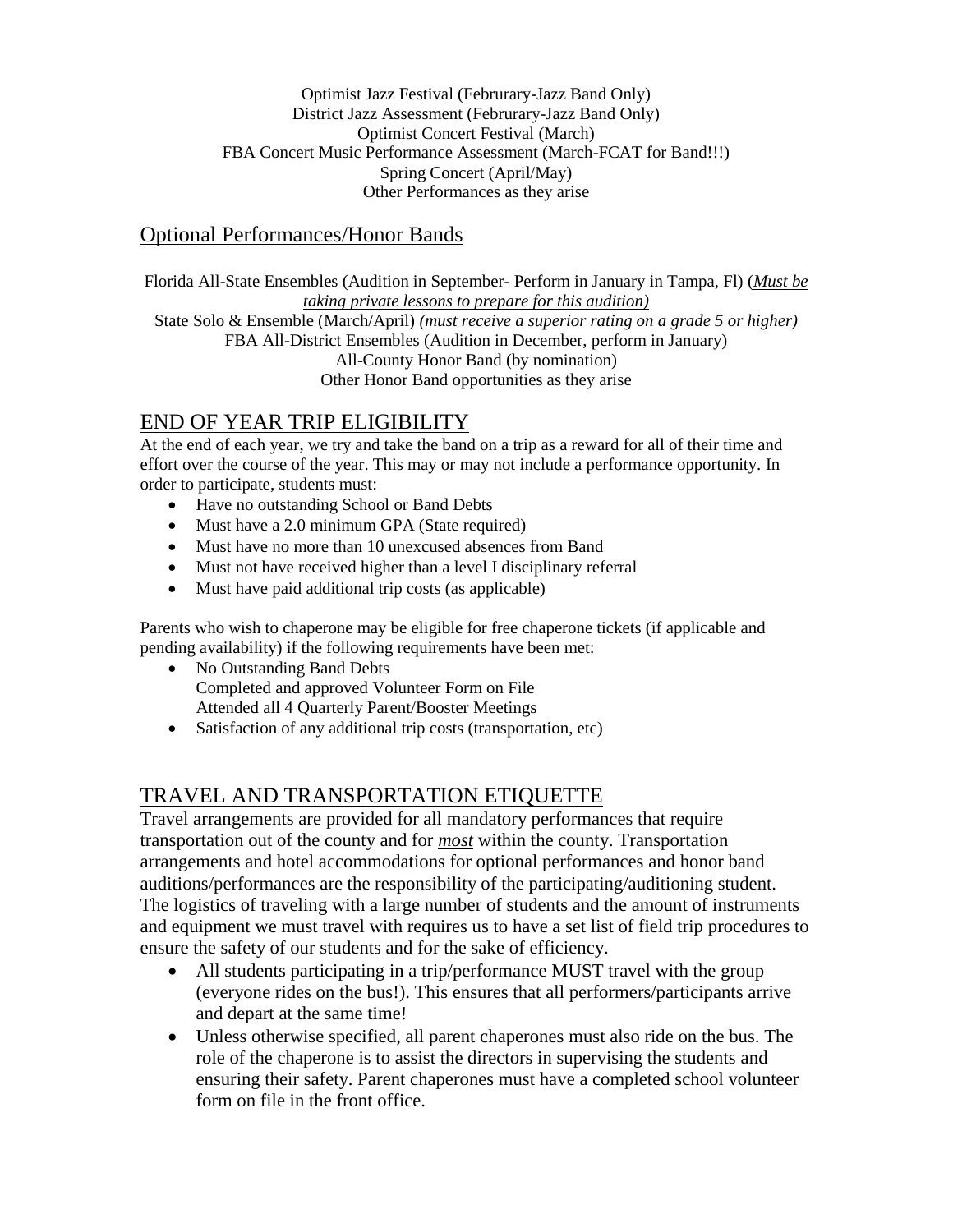- It is expected that any trips requiring payment be done so in a timely fashion. The band booster organization has payment deadlines to meet themselves, so it is essential that each band family submit the necessary trip costs as stated in the trip information provided to you by the director.
- Male and Female students may not sit in the same seat while on the bus.
- All trip participants must wear the requested attire (i.e. Forest Band t-shirt or polo). This attire is requested so we can easily identify our students/chaperones.
- Other guidelines for chaperones are outlined in the Chaperone Procedures document that is distributed to parent chaperones before each trip.

# HOTEL AND TRIP ETIQUETTE

- *Female and Male inter-room visitation is not allowed at any time. Violators of this rule will be returned home at their parents' expense as well as face possible dismissal and additional school disciplinary actions.*
- Once we arrive at the hotel remain on the bus for instructions.
- A pre-assigned room captain will get the key from the director or band parent responsible for distributing keys.
- No loud noise or horseplay at any time, remember you're representing the band, FHS and your families whenever you're in public.
- Be courteous to other hotel guests by not loitering in halls or lobbies.
- Leave your room as you found it. Report any previous damage immediately to your assigned chaperone.
- **BUDDY SYSTEM! Go nowhere alone (groups of three).**
- **Observe curfews**! Anyone outside his or her room after curfew is subject to disciplinary action.
- Do not open your room door for anyone not with the FHS Band.
- Persons not associated with the band are not allowed into rooms.
- Keep a copy of the trip itinerary in your room to help you be on time!

### *Use of alcohol or other controlled substance will result in the student being sent home at the expense of the student's parents. The student will face dismissal from the band, and be referred to the administration as well as to the appropriate authorities.*

# PDA

 Public Displays of Affection (PDA) are not allowed by band students while at band events or while representing the band in uniform, including, but not limited to, rehearsals (in class and after school), games, concerts, etc. PDA includes, but is not limited to, excessive handholding, hugging, massages, kissing, etc. Keep in mind that while you are in uniform and representing us, you are "representing FHS and the FHS Band". In our world, public impressions and images are very important to our overall reputation as a program.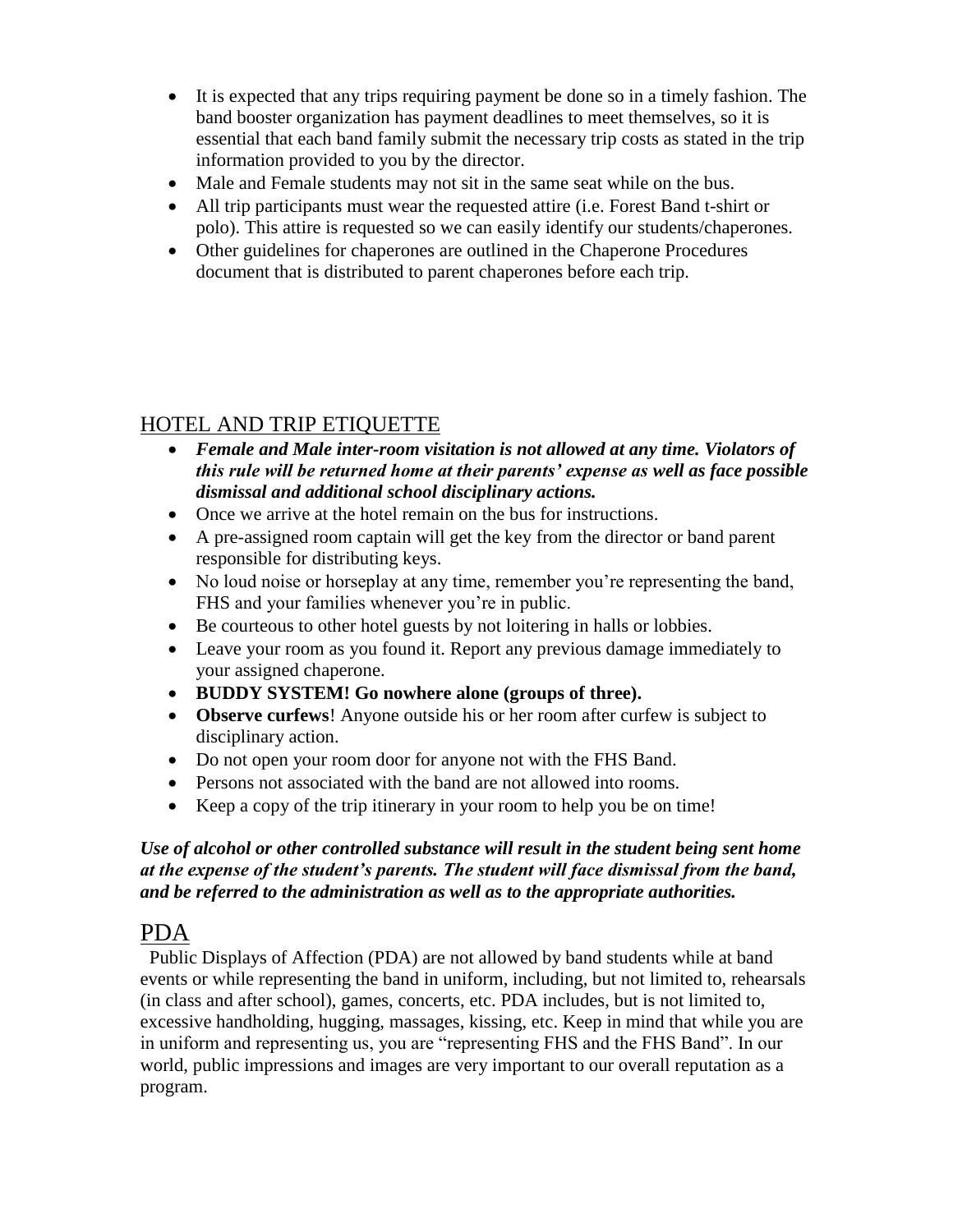# PUBLIC BEHAVIOR

Band Students are held to high standards of behavior at all times due to the nature of Band's public performances and reputation. As such, Band students are expected to conduct themselves in a manner that continually projects a positive self-image of it's members and the program in general. Rude or disrespectful behavior at public events (whether as a performer or as a spectator) will not be tolerated. This includes, but is not limited to: excessive talking, displays of behavior that would be construed as obnoxious (Slow Clap/Last Clap), excessive cheering (concert etiquette), displays of PDA, use of cell phones or other handheld devices, etc.

# FINANCIAL OBLIGATIONS

#### *Required for All Members; Non-Refundable:* **\$325 (\$250** if have siblings in band) *\*\*\* can be reduced (possibly eliminated) through participation in concessions/fundraising!!!!\*\*\*\**

Additional costs- We have tried to make the band fee as all-inclusive as possible but there are some additional costs: Flip Folio- \$3-\$12 depending on the instrument lyre- \$3-\$12 depending on the instrument Spirit Items- Varies End of Year Trip- Cost varies; *band fee MUST be paid in full by January in order to be eligible for the End of year trip.*

Removal or dropping from the band program after the second week of school does not absolve the financial obligations. Students who are removed or drop after the second week of school will be added to the school debt list for the full amount listed above. Students are expected to participate in fundraising activities that are designated "Full Band Fundraisers" and are expected to meet require fundraising goals as set by the director.

# PART TIME JOBS – Please read carefully!

It is recognized that some students must work part-time jobs to augment family income or help with their expenses of attending school and other necessities. Students and parents are reminded of the individual student's responsibility to the band in regards to attendance. Students with jobs should make sure that their employer is aware of their membership in the FHS Band and understand that their presence is REQUIRED for rehearsals and performances. These are not optional to attend by the student or at the discretion of the employer. Take a few minutes and be sure your employer knows the dates and times which you need to be off for band, especially Tuesday, Thursday, and Friday evenings during the fall semester. The band calendar is printed and distributed with this purpose in mind… to eliminate conflicts with jobs and family activities. Give your employer at least a week or two notice. It is the student's responsibility to make sure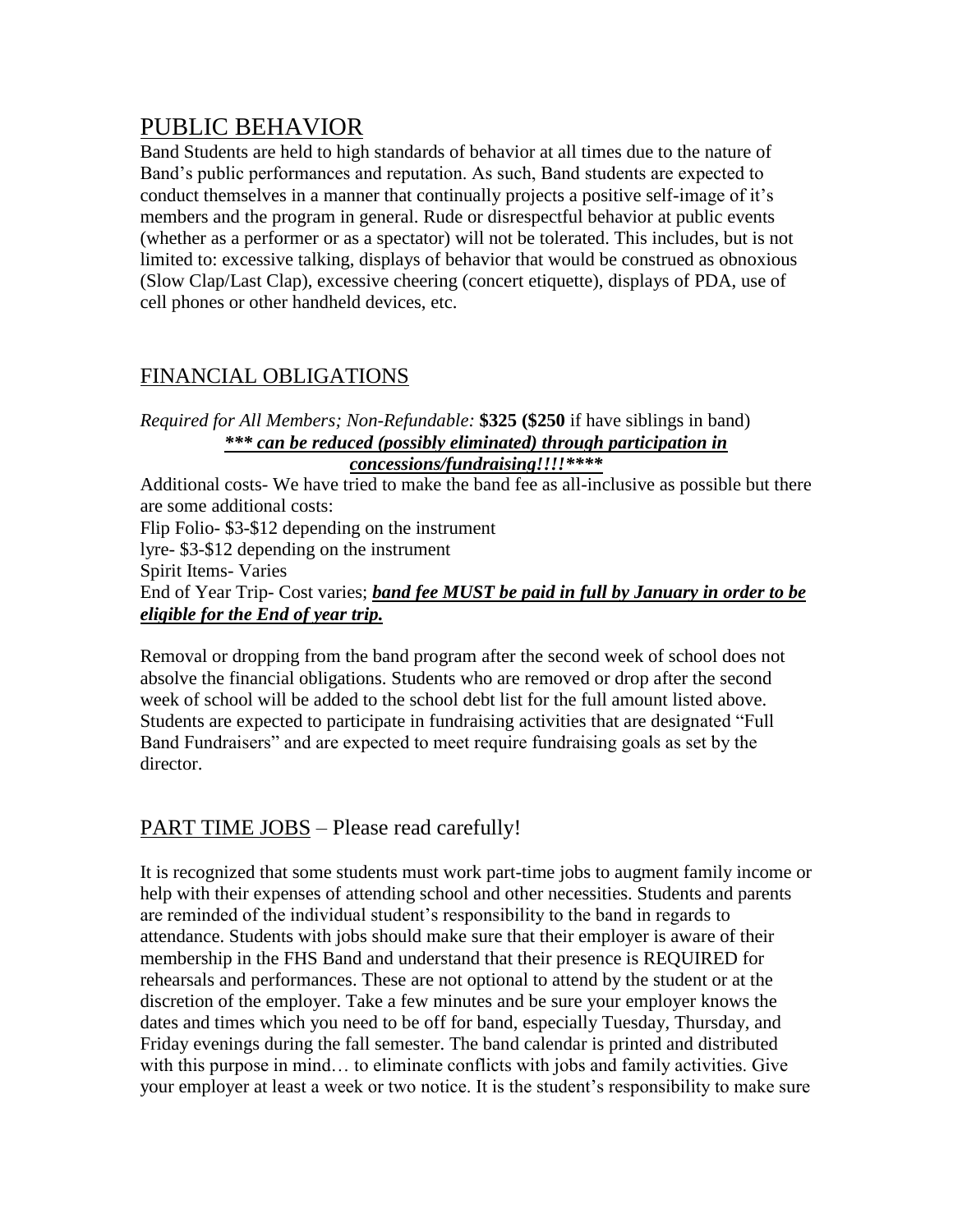they have all of the information needed to effectively communicate their needs. When in doubt, ask. "I had to work" does not excuse you from rehearsal/performance. Plan ahead.

### ADDITIONAL PERFORMANCE OPPORTUNITIES

Each year, there are many additional performance opportunities for Forest Band members that are interested in furthering their musical ability. Some of these opportunities include:

### **Community Jazz Ensembles**

Several community jazz ensembles have come about in the last few years that are great opportunity for advanced students who wish to perform with some top-level musicians in both the Big Band and small combo settings. Some examples are the Southern Express Big Band, the Silver Band, and the House That Jazz Built.

### **Ocala Youth Symphony**

The Ocala Youth Symphony is committed to the education and professional development of young musicians. The Symphony was conceived by Cindy Robertson, Director, late in 1998 as a much needed activity for music students in the area. Mrs. Robertson collaborated with Ken Blanchard to pursue ideas for such a project. The Symphony currently has approximately 44 musicians and is conducted by Cindy Robertson. Interested students may apply by contacting Cindy Robertson at (352) 854-7989.

### **High School All-District Honor Band**

The High School All-District Honor Band and Jazz Band is an auditioned performing ensemble comprised of the finest musicians from Lake, Marion, and Sumter Counties. Auditions usually occur in December each year. This group usually has three day-long rehearsals with a guest conductor. This event culminates with a performance for parents/community members, along with the high school honor band.

### **Florida All-State Band**

The Florida All-State Bands (9<sup>th</sup>-10<sup>th</sup> Concert, 11<sup>th</sup>-12<sup>th</sup> Symphonic, Jazz Ensemble, and Orchestra) is a very elite performance ensemble comprised of the finest high school band musicians in the state. Students are chosen for this ensemble through a rigorous audition process that takes place in the beginning of September. The audition process involves performing scales, a prepared exercise and sight-reading which is recorded on CD locally and then sent to the Florida Bandmasters Association who has professionals evaluate each recording and make the appropriate selections. Students who are selected to the All-State Band attend two days of rehearsals in Tampa in early January and give a performance at the Florida Music Educators Association Clinic/Conference.

### **Kingdom of the Sun Community Concert Band**

Originally founded in March 1990, the Kingdom of the Sun Concert Band is an allvolunteer organization. The band rehearses every Monday evening. Our repertoire offers a wide variety of music including marches, big band medleys, classical, popular music, show tunes, and patriotic tributes. The band performs throughout the year at venues in the greater Ocala / Marion County area, all of which are **free** and open to the public.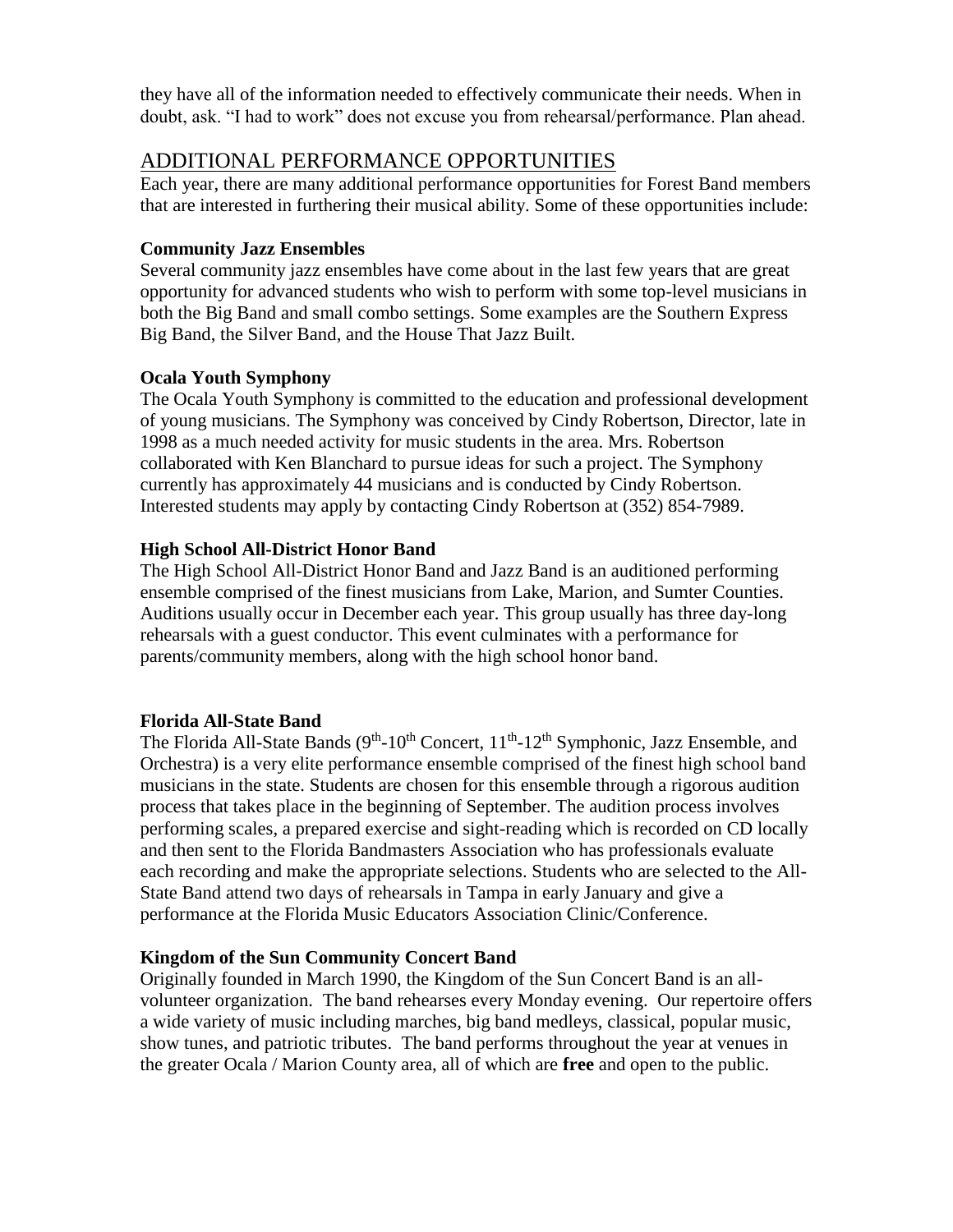# AWARDS

At the end of each year, awards are presented to recognize the achievements of our outstanding band students. Students must meet their Band Fees obligation in order to be eligible for awards other than a certificate of participation. **Not all awards listed below are always given every year AND additional Awards may be added.**

#### **Outstanding Dedication Award**

Awarded to students who have gone above and beyond what is required of them to help make the band program successful. This is based on the overall performance and participation of the students and their contribution to the excellence of the band program.

#### **Most Outstanding Musicians Award**

This award goes to one person in each grade level who consistently displays a high level of pride, spirit, and dedication to the band throughout the entire year, demonstrates a high level of musicianship, and embodies the core values of the FHS band. **(Usually 1 per grade level)**

#### **Band Boosters Service Award**

This award is for the student that participates in the largest number of Booster events. This student must have met their fundraising obligation for the year.

#### **Most Improved Musicianship Award**

This award recognizes individuals or sections that have made great strides in their musicianship throughout the year**. (Usually 1 per grade level)**

#### **Patrick S. Gilmore Memorial Band Award**

This award is for the outstanding junior or senior in the band that has consistently demonstrated the ideals of scholarship, leadership, and musicianship. National Award.

#### **Director's Award for Leadership**

The recipient of this award is selected by the director and is awarded to a junior or senior that has consistently demonstrated strong leadership and has set an example for their peers.

#### **The John Philip Sousa International Band Award**

This internationally recognized award recognizes one senior student who embodies outstanding musicianship, loyalty, dependability, and cooperation. International Music Award.

#### **CATS Pride Award**

This award is for the member of the Band that has consistently demonstrated and, in the opinion of their peers, best embodies the Core Values of the Band Program; Commitment, Attitude, Teamwork, and Spirit. Highest award given by the program.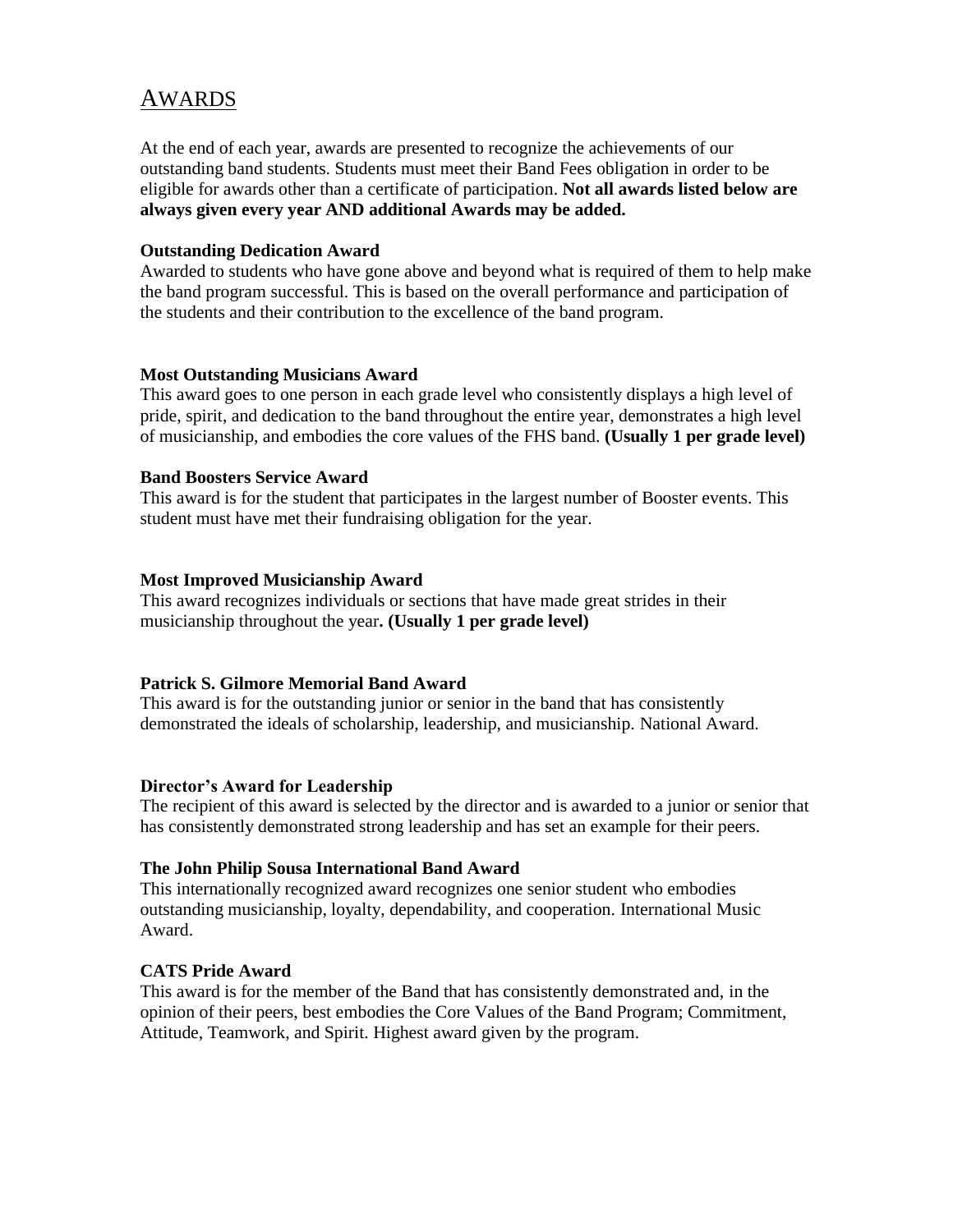# **Band Parents Organization**

Behind every great band is a great parent support system. We simply could not survive if it weren't for our band booster parents. This organization is responsible for 99.9% of our needs. We highly encourage you to get involved as **EVERYONE CAN DO SOMETHING** to help out. Our kids are awesome kids and we can promise you that you will know that you made a difference with your positive participation! **Parents are welcome here! We need you!!!!** It is not uncommon for parents to be around the band during practices and performances…there is always something to be done. Parents are also encouraged to watch as the band practices for upcoming performances.

Some of the committees that parents are able to volunteer for are:

- **Chaperones** for concerts & trips.
- **Day Helpers** for parents who are available to assist the directors with various tasks during the school day.
- **Fundraisers**  Coordinate, chaperone, verify order forms, and assist with distribution of items upon arrival.
- **Concession Stand**  cook food, stock items, and sell food, drinks and snacks.
- **Socials**  help organize receptions, BBQs, & clean-ups!
- **Publicity** submit articles/pictures to the local paper, radio stations, etc.
- **Uniforms**  trade sizes, help measure students and distribute uniforms. Organize sale of polo shirts & band t-shirts.
- **Concert Videotaping**/ **Recording**  videotape & audio-record each performance so that students are able to critique their performance in class the next day.
- **Maintenance**  painting, building, and upkeep of band facility/instruments.
- **Transportation/Equipment** arrange for loading/unloading & transport of equipment to performances.

## *DID YOU KNOW…….*

That when children study music in school, they also improve their reading, spelling and math skills? Educators agree that abstract concepts such as counting, fractions and ratios become more concrete when applied in a musical context, making the relationship between mathematical theory and practice noticeably clearer. Music increases a student's learning capabilities in many other areas, as various studies show:

- Students who have taken music courses score an average of 20-40 points higher on both verbal and math portions of the SAT's than students who have NOT taken arts courses.
- Students who take more than four years of music and the other arts score 34 points better on verbal SAT's than those who take music for less than a year.
- Students who participate in their school band or orchestra are 53% more likely to go on to college and graduate.
- A recent Rockefeller Foundation study discovered that music students have the highest rate of admittance to medical schools. Studies in other countries have demonstrated that along with these benefits, there is a significant relationship between music instruction and education performance in reading, spelling, mathematics, listening and verbal abilities, and motor skills.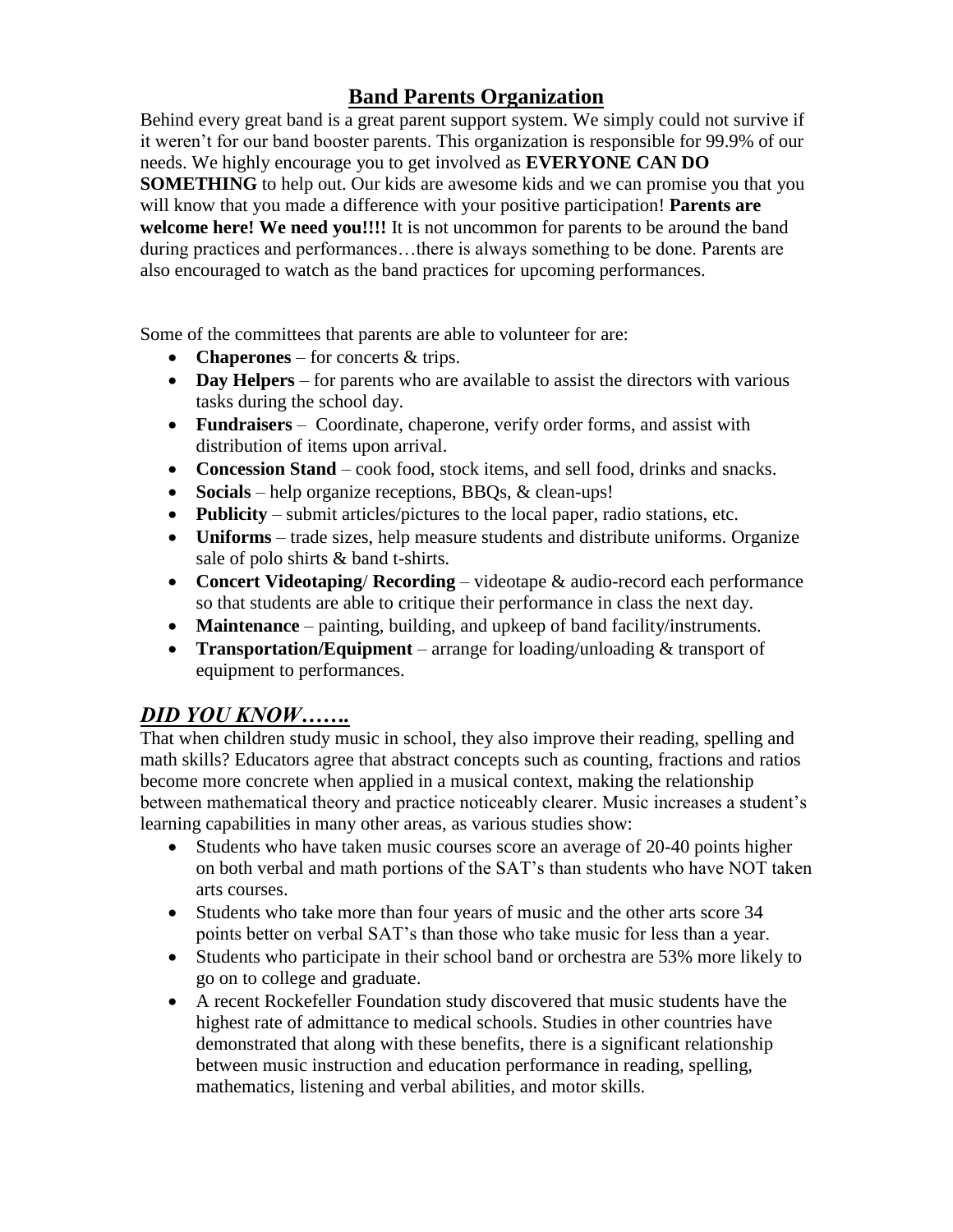# Music – Its Creative and Advances Learning Ability

Children have a natural curiosity, and curiosity is the seed of creativity. Music offers the child an exciting opportunity to channel the natural curiosity into creative endeavor. It nurtures independent thinking that will carry over into other aspects of the child's curriculum and be applied to many subjects other than music. It is more than coincidental that nationwide studies have shown that students in school music programs have achieved higher averages in all subjects and develop academically more rapidly than others. Direct correlations between music instruction and spelling and math skills underscore music study as a decisive factor in a student's educational success.

# **The Important Role of the Parent**

Your child's success in playing an instrument depends a lot on you. Your involvement is vital to your child's attitude and progress. Encourage your child to play for you every day. Be generous with enthusiastic praise. Offer your support when your child becomes discouraged. Above all, participate…meet the music teacher and attend concerts and recitals. Regardless of your own musical background, you will derive great satisfaction and enjoyment from following your child's progress.

# **Keeping the Opportunity Alive**

Despite the obvious values of a musical education, some school districts are cutting school band budgets --- or worse, cutting out entire music programs, simply because some school officials don't understand these benefits. Fortunately there are ways parents can help improve these conditions in your community:

- Strike an alliance with your school music directors. Find out how you can support, at home, what the teachers are trying to accomplish at school.
- Make sure your local school board, administrators and public officials know of your commitment to music education as a matter of educational principle.
- Work with your band parent's organization to prevent music from becoming a "bargaining chip" in school budget battles.

High School Band will offer many activities and maintains a "fun" atmosphere for learning!